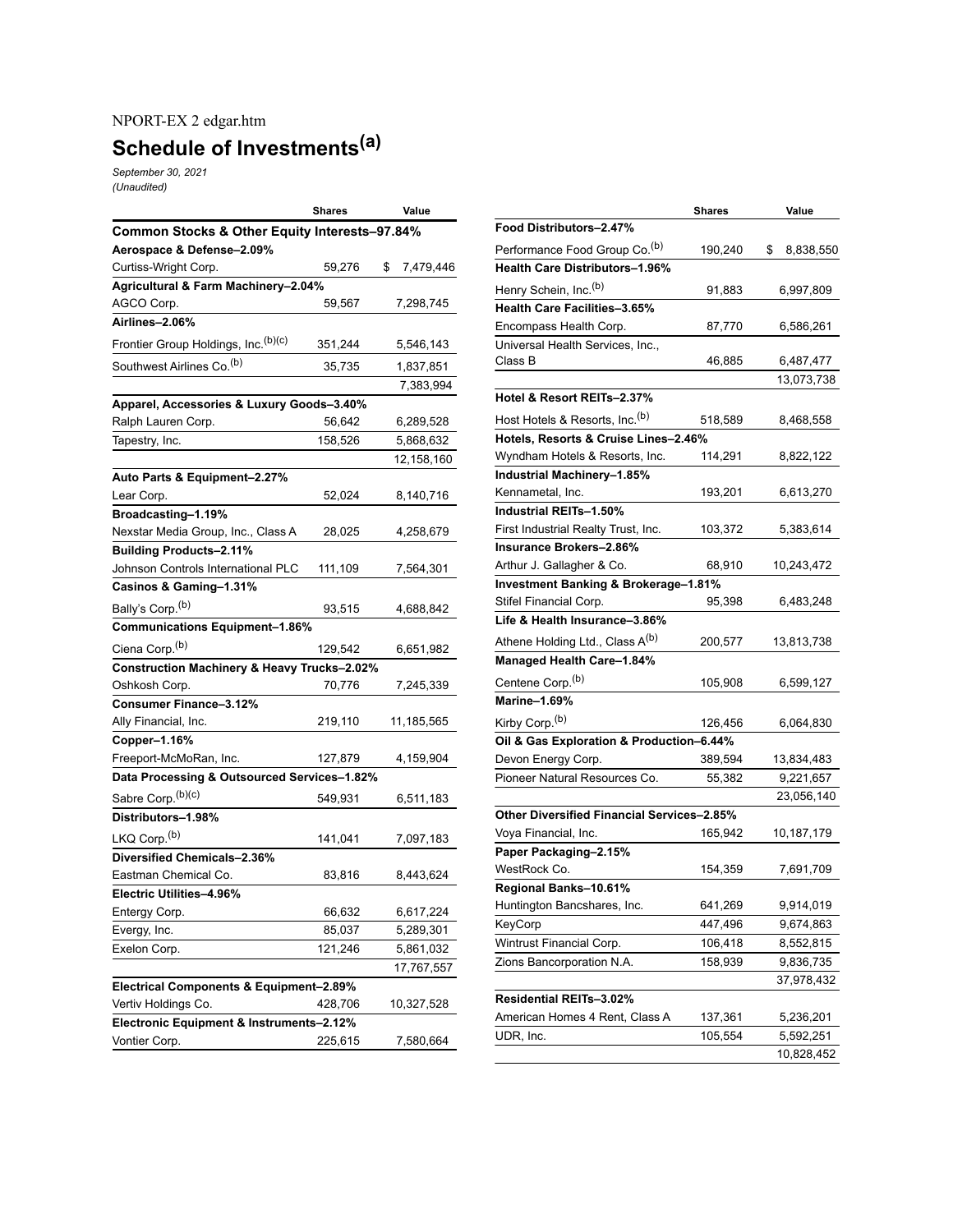See accompanying notes which are an integral part of this schedule.

**Invesco V.I. American Value Fund**

|                                              | Shares    | Value           |
|----------------------------------------------|-----------|-----------------|
| Semiconductor Equipment-1.59%                |           |                 |
| MKS Instruments, Inc.                        | 37,693    | \$<br>5,688,251 |
| Soft Drinks-2.10%                            |           |                 |
| Coca-Cola Europacific Partners PLC           |           |                 |
| (United Kingdom)                             | 135,860   | 7,511,699       |
| Total Common Stocks & Other Equity           |           |                 |
| Interests (Cost \$273,117,315)               |           | 350,287,350     |
| Money Market Funds-2.17%                     |           |                 |
| Invesco Government & Agency                  |           |                 |
| Portfolio, Institutional Class,              |           |                 |
| $0.03\%$ <sup>(d)(e)</sup>                   | 2,709,735 | 2,709,735       |
| Invesco Liquid Assets Portfolio,             |           |                 |
| Institutional Class, 0.01% <sup>(d)(e)</sup> | 1,956,692 | 1,957,475       |
| Invesco Treasury Portfolio,                  |           |                 |
| Institutional Class, 0.01% <sup>(d)(e)</sup> | 3,096,840 | 3,096,840       |
| <b>Total Money Market Funds (Cost</b>        |           |                 |
| \$7.764.050)                                 |           | 7,764,050       |
| TOTAL INVESTMENTS IN                         |           |                 |
| <b>SECURITIES</b> (excluding                 |           |                 |
| investments purchased with                   |           |                 |
| cash collateral from securities              |           |                 |
| on loan)-100.01% (Cost                       |           |                 |
| \$280,881,365)                               |           | 358,051,400     |

|                                                        | <b>Shares</b> |    | Value         |  |  |  |
|--------------------------------------------------------|---------------|----|---------------|--|--|--|
| <b>Investments Purchased with Cash Collateral from</b> |               |    |               |  |  |  |
| <b>Securities on Loan</b>                              |               |    |               |  |  |  |
| Money Market Funds-2.05%                               |               |    |               |  |  |  |
| Invesco Private Government Fund.                       |               |    |               |  |  |  |
| $0.02\%$ <sup>(d)(e)(f)</sup>                          | 2,204,351     | \$ | 2,204,351     |  |  |  |
| Invesco Private Prime Fund, 0.11%                      |               |    |               |  |  |  |
| (d)(e)(f)                                              | 5,141,429     |    | 5,143,485     |  |  |  |
| Total Investments Purchased with Cash                  |               |    |               |  |  |  |
| Collateral from Securities on Loan (Cost               |               |    |               |  |  |  |
| \$7,347,836)                                           |               |    | 7,347,836     |  |  |  |
| TOTAL INVESTMENTS IN SECURITIES-                       |               |    |               |  |  |  |
| 102.06% (Cost \$288,229,201)                           |               |    | 365,399,236   |  |  |  |
| OTHER ASSETS LESS LIABILITIES-(2.06)%                  |               |    | (7, 392, 129) |  |  |  |
| <b>NET ASSETS-100.00%</b>                              |               |    | \$358,007,107 |  |  |  |

Investment Abbreviations:

REIT – Real Estate Investment Trust

Notes to Schedule of Investments:

(a) Industry and/or sector classifications used in this report are generally according to the Global Industry Classification Standard, which was developed by and is the exclusive property and a service mark of MSCI Inc. and Standard & Poor's.

(b) Non-income producing security.

(c) All or a portion of this security was out on loan at September 30, 2021.

(d) Affiliated issuer. The issuer and/or the Fund is a wholly-owned subsidiary of Invesco Ltd., or is affiliated by having an investment adviser that is under common control of Invesco Ltd. The table below shows the Fund's transactions in, and earnings from, its investments in affiliates for the nine months ended September 30, 2021.

|                                     | Value<br><b>December</b><br>31, 2020 | <b>Purchases</b><br>at Cost | <b>Proceeds</b><br>from Sales | Change in<br><b>Unrealized</b><br>Appreciation<br>(Depreciation) | Realized<br>Gain | Value<br>September<br>30, 2021 | <b>Dividend</b><br>Income |
|-------------------------------------|--------------------------------------|-----------------------------|-------------------------------|------------------------------------------------------------------|------------------|--------------------------------|---------------------------|
| <b>Investments</b><br>in Affiliated |                                      |                             |                               |                                                                  |                  |                                |                           |
| Money                               |                                      |                             |                               |                                                                  |                  |                                |                           |
| <b>Market</b>                       |                                      |                             |                               |                                                                  |                  |                                |                           |
| Funds:                              |                                      |                             |                               |                                                                  |                  |                                |                           |
| Invesco                             |                                      |                             |                               |                                                                  |                  |                                |                           |
| Government                          |                                      |                             |                               |                                                                  |                  |                                |                           |
| & Agency                            |                                      |                             |                               |                                                                  |                  |                                |                           |
| Portfolio,                          |                                      |                             |                               |                                                                  |                  |                                |                           |
| Institutional                       |                                      |                             |                               |                                                                  |                  |                                |                           |
| Class                               | \$1,623,654                          | \$43,319,854                | \$ (42, 233, 773)             | \$                                                               | $\frac{1}{2}$ -  | \$2,709,735                    | \$<br>584                 |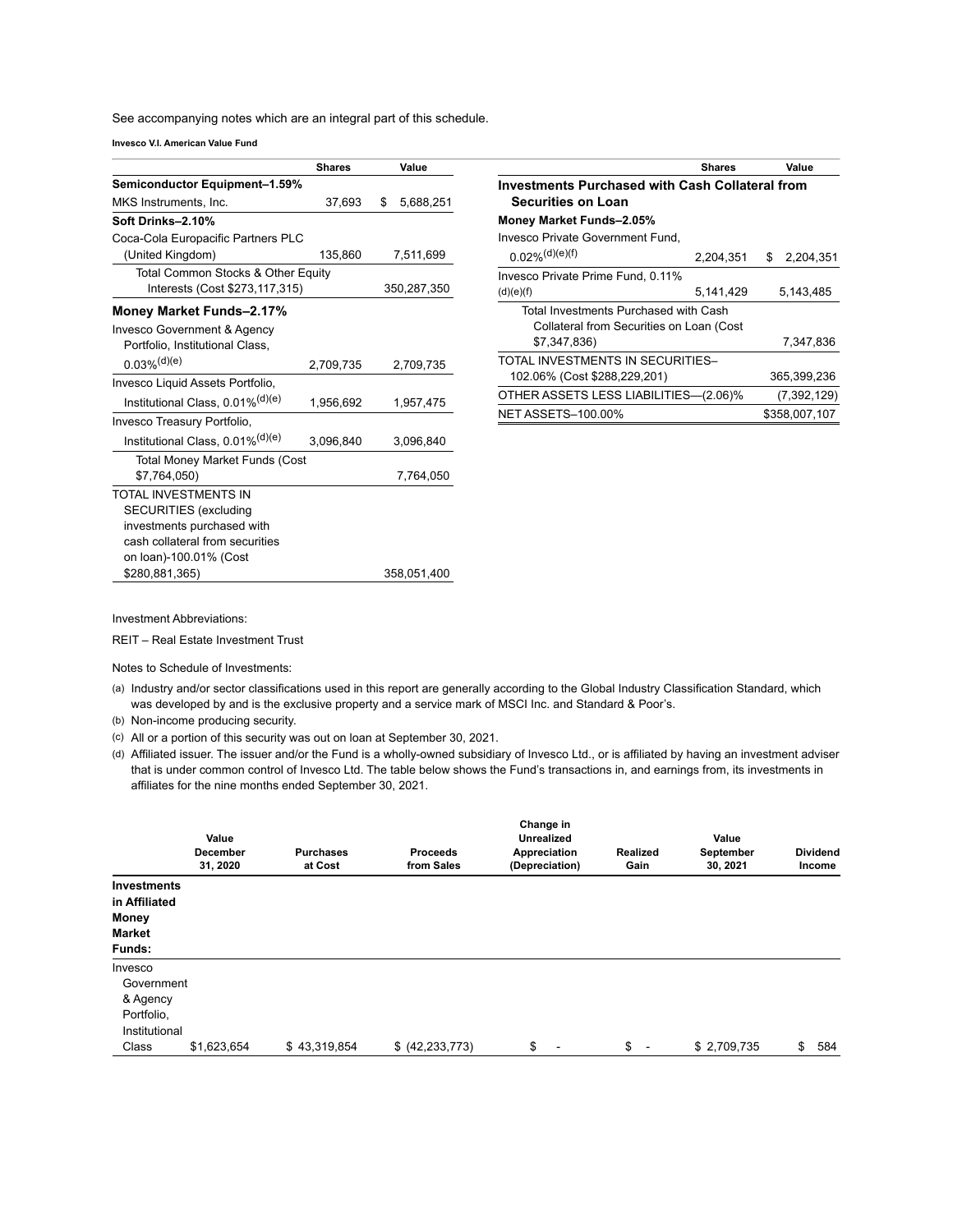| Invesco            |             |               |                   |         |       |              |          |
|--------------------|-------------|---------------|-------------------|---------|-------|--------------|----------|
| Liquid             |             |               |                   |         |       |              |          |
| Assets             |             |               |                   |         |       |              |          |
| Portfolio,         |             |               |                   |         |       |              |          |
| Institutional      |             |               |                   |         |       |              |          |
| Class              | 1,390,691   | 30,943,374    | (30, 376, 730)    | (797)   | 937   | 1,957,475    | 251      |
| Invesco            |             |               |                   |         |       |              |          |
| Treasury           |             |               |                   |         |       |              |          |
| Portfolio,         |             |               |                   |         |       |              |          |
| Institutional      |             |               |                   |         |       |              |          |
| Class              | 1,855,604   | 49,508,405    | (48, 267, 169)    |         | ۰     | 3,096,840    | 243      |
| <b>Investments</b> |             |               |                   |         |       |              |          |
| <b>Purchased</b>   |             |               |                   |         |       |              |          |
| with Cash          |             |               |                   |         |       |              |          |
| Collateral         |             |               |                   |         |       |              |          |
| from               |             |               |                   |         |       |              |          |
| <b>Securities</b>  |             |               |                   |         |       |              |          |
| on Loan:           |             |               |                   |         |       |              |          |
| Invesco            |             |               |                   |         |       |              |          |
| Private            |             |               |                   |         |       |              |          |
| Government         |             |               |                   |         |       |              |          |
| Fund               |             | 19,551,538    | (17, 347, 187)    |         |       | 2,204,351    | 278*     |
| Invesco            |             |               |                   |         |       |              |          |
| Private            |             |               |                   |         |       |              |          |
| Prime Fund         |             | 41,124,886    | (35,981,401)      | ۰       |       | 5,143,485    | $3,954*$ |
| Total              | \$4,869,949 | \$184,448,057 | \$(174, 206, 260) | \$(797) | \$937 | \$15,111,886 | \$5,310  |

Represents the income earned on the investment of cash collateral. Does not include rebates and fees paid to lending agent or premiums received from borrowers, if any.

(e) The rate shown is the 7-day SEC standardized yield as of September 30, 2021.

(f) The security has been segregated to satisfy the commitment to return the cash collateral received in securities lending transactions upon the borrower's return of the securities loaned.

The valuation policy and a listing of other significant accounting policies are available in the most recent shareholder report.

**See accompanying notes which are an integral part of this schedule.**

**Invesco V.I. American Value Fund**

## **Notes to Quarterly Schedule of Portfolio Holdings**

*September 30, 2021 (Unaudited)*

## **NOTE 1—Additional Valuation Information**

Generally Accepted Accounting Principles ("GAAP") defines fair value as the price that would be received to sell an asset or paid to transfer a liability in an orderly transaction between market participants at the measurement date, under current market conditions. GAAP establishes a hierarchy that prioritizes the inputs to valuation methods, giving the highest priority to readily available unadjusted quoted prices in an active market for identical assets (Level 1) and the lowest priority to significant unobservable inputs (Level 3), generally when market prices are not readily available or are unreliable. Based on the valuation inputs, the securities or other investments are tiered into one of three levels. Changes in valuation methods may result in transfers in or out of an investment's assigned level:

Level 1 – Prices are determined using quoted prices in an active market for identical assets.

Level 2 – Prices are determined using other significant observable inputs. Observable inputs are inputs that other market participants may use in pricing a security. These may include quoted prices for similar securities, interest rates, prepayment speeds, credit